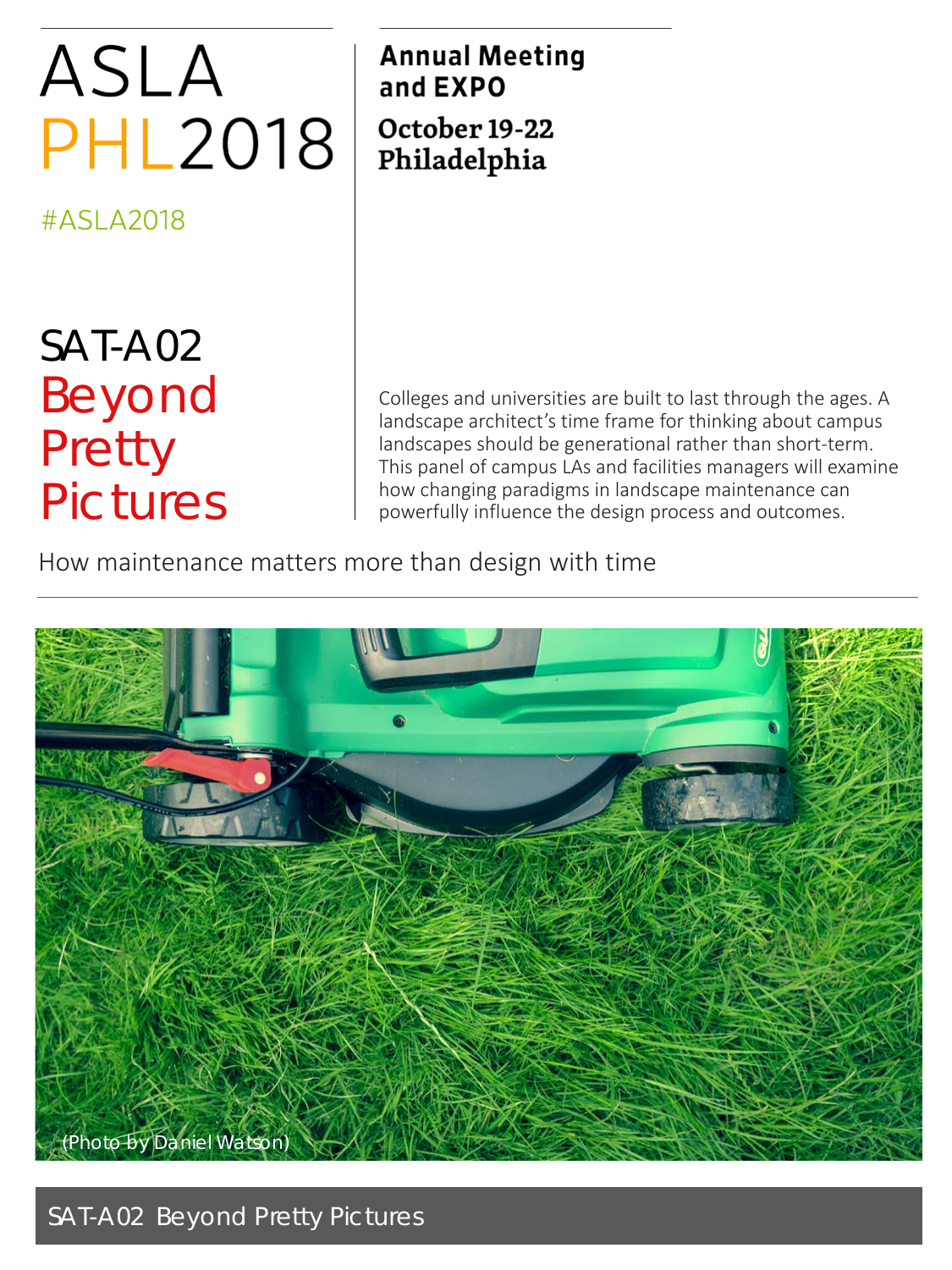



SAT-A02 Beyond Pretty Pictures 2014 2015 2016 2017 2022 2023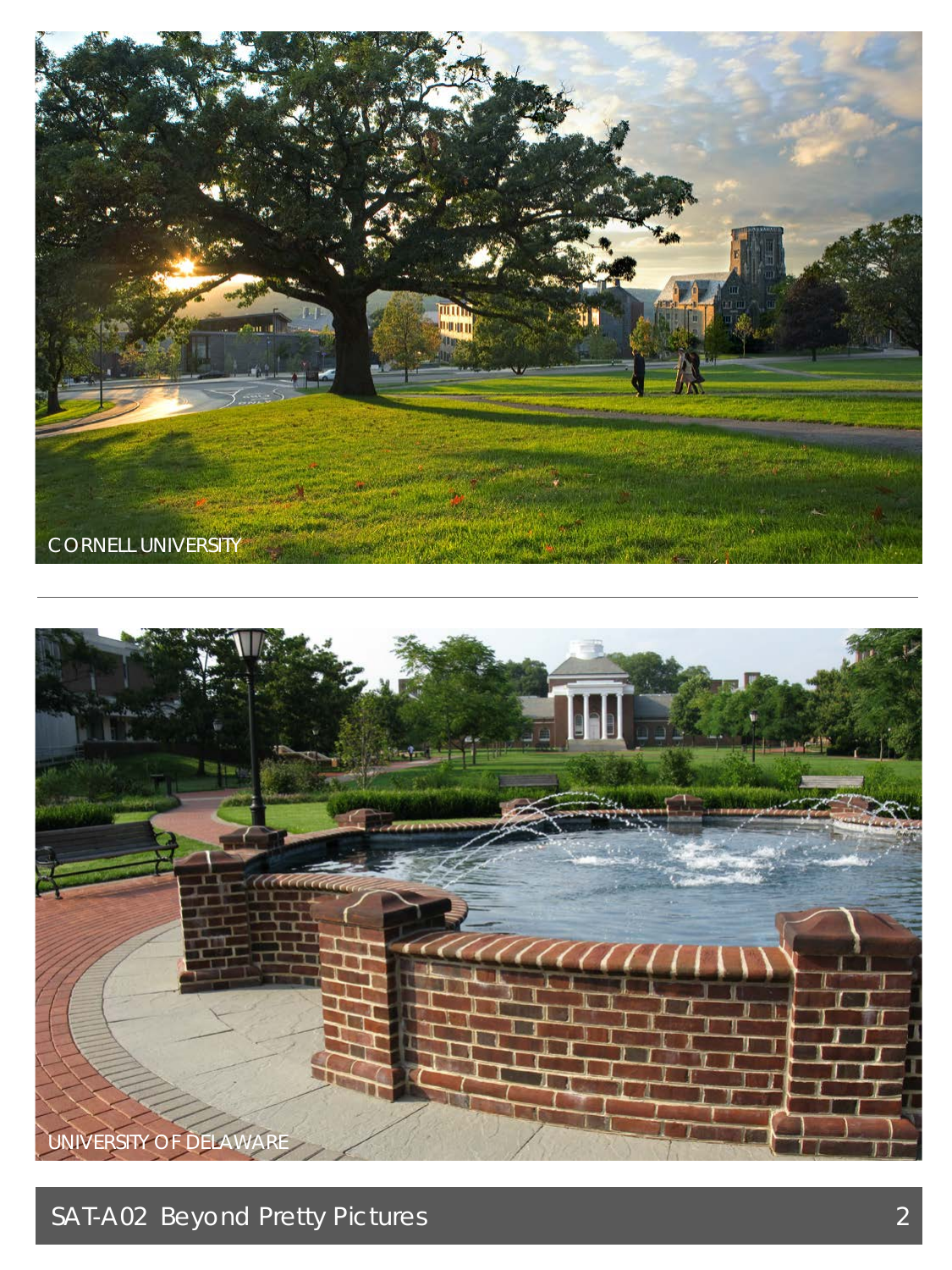

#### LEARNING OBJECTIVE 1

Recent trends in landscape maintenance that impact the long-term evolution and stewardship of designed landscapes..

# LEARNING OBJECTIVE 2

Strategies for working through the inherent tensions that exist between institutional stakeholders and their sometimes conflicting expectations with regard to campus landscapes



dieen, a myn-stakes space.<br>Thirdreity of Dolomaro) Elms replacements on the Green, a high-stakes space (University of Delaware)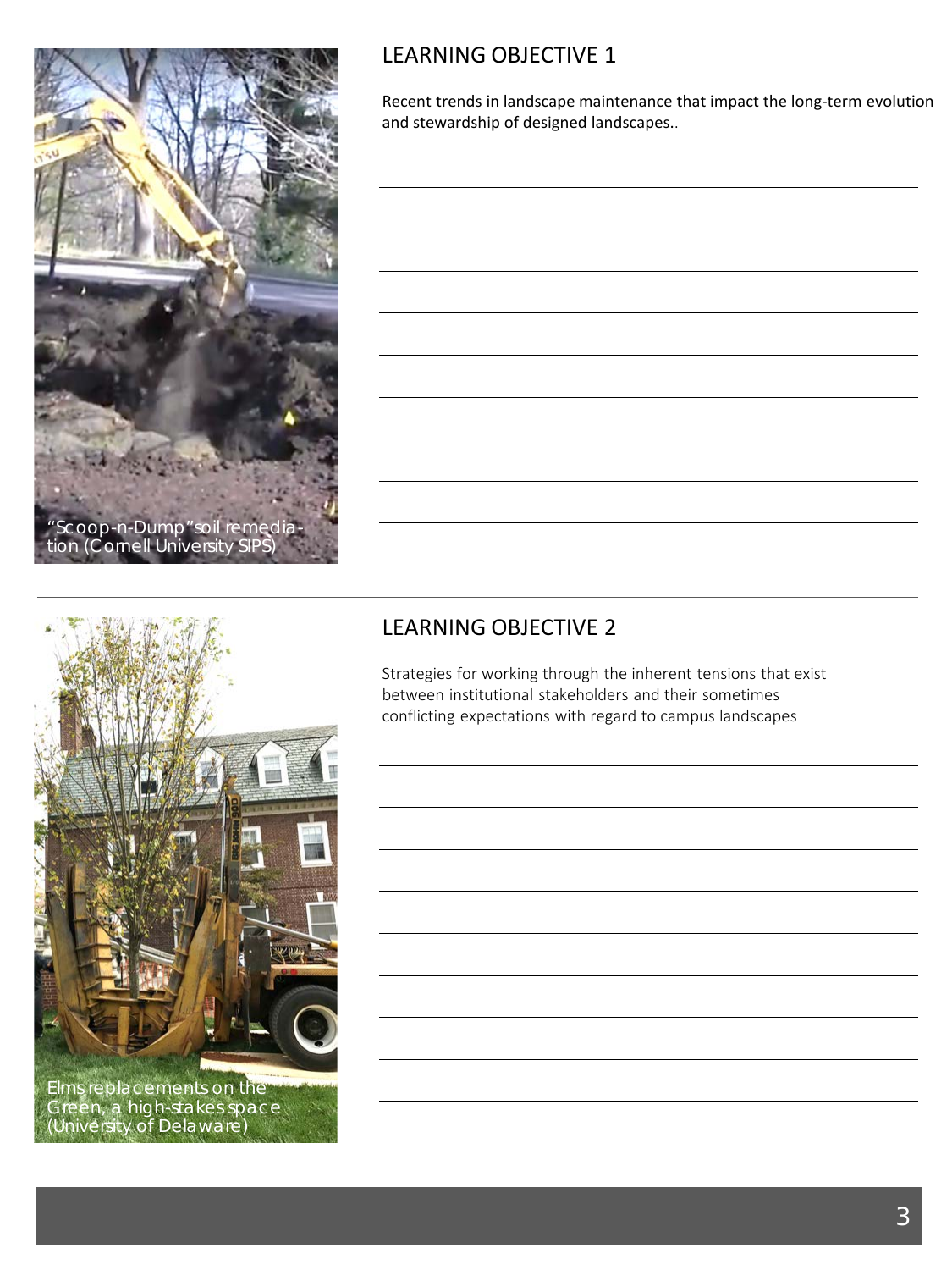### LEARNING OBJECTIVE 3

Strategies for restructuring the design process for better engagement of stakeholders, including landscape maintenance professionals.



#### LEARNING OBJECTIVE 4

The values and priorities of institutional administrations when it comes to the stewardship of campus landscapes